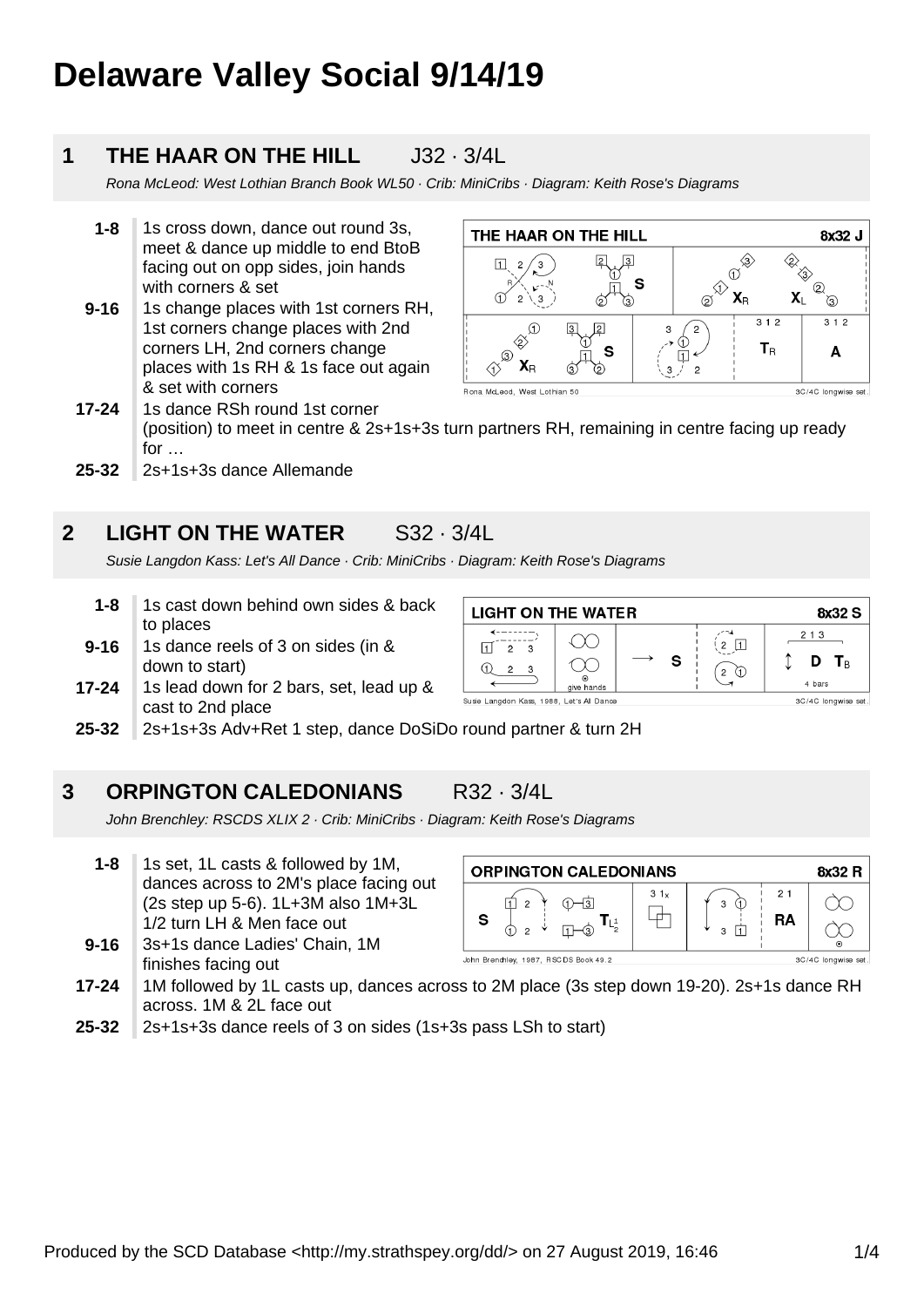# **4 HASTE TO THE WEDDING** J32 · 2/4L

RSCDS XXV 6 · Crib: MiniCribs · Diagram: Keith Rose's Diagrams

- **1-8** 1s 1/2 turn RH, lead down for 2 steps, 1/2 turn RH & lead up to places
- **9-16** 2s 1/2 turn RH, lead down for 2 steps, 1/2 turn RH & lead up to places
- **17-24** 1s+2s set, dance 1/2 RH across, set, dance 1/2 LH across
- **25-32** 1s+2s dance Poussette. 2 1

#### **HASTE TO THE WEDDING** 8x32 J  $12$  $2x1x$  $12$  $\overline{R}$  $S<sub>RA</sub>$ P  $S<sub>th</sub>$  $\mathbf{T}_{\mathsf{R}^1}$  $\mathbf{T}_{\mathsf{R}_z^1}$ RSC DS Book 25.6 2C/4C longwise set

#### **5 MOMENT OF TRUTH** S32 · 3/4L

Claudette Sigg: RSCDS XXXVII 2 · Crib: MiniCribs · Diagram: Keith Rose's Diagrams

- **1-8** 1s turn 2H, cast to 2nd place, dance down between 3s, cast up 1 place on own sides & dance in to face 1st corners
- **9-16** 1s turn 1st corner RH, partner LH, 2nd corner RH, partner LH end facing 1st corners



- **17-24** 1s dance reels of 3 across (1L+2s & 1M+3s) giving LSh to 1st crnrs (6 bars), & all turn partners 2H
- **25-32** 1s pass RSh to dance Corners Pass+Turn: 1s dance a loop RSh round 1st cnr positions **while** 1st cnrs (persons) turn each other 2H & return to places, 1s pass RSh in the middle & repeat with 2nd corners. End 2 1 3

#### **6 MR WILLIAM BROWN'S REEL R32 · 3/4L**

Hugh Foss: Galloway Album · Crib: MiniCribs · Diagram: Keith Rose's Diagrams

- **1-8** 1s+2s+3s dance reflection reels on own sides (1s in & down to start)
- **9-16** 1s turn RH into 2nd place (2s up), dance out & cast round 3s & turn LH into 2nd place own sides
- **17-24** 2s+1s dance 1/2 R&L & dance DoSiDo with partner



**25-32** 1s+2s turn partners RH 1.1/2 times to own sides, turn on sides LH 1.1/2 times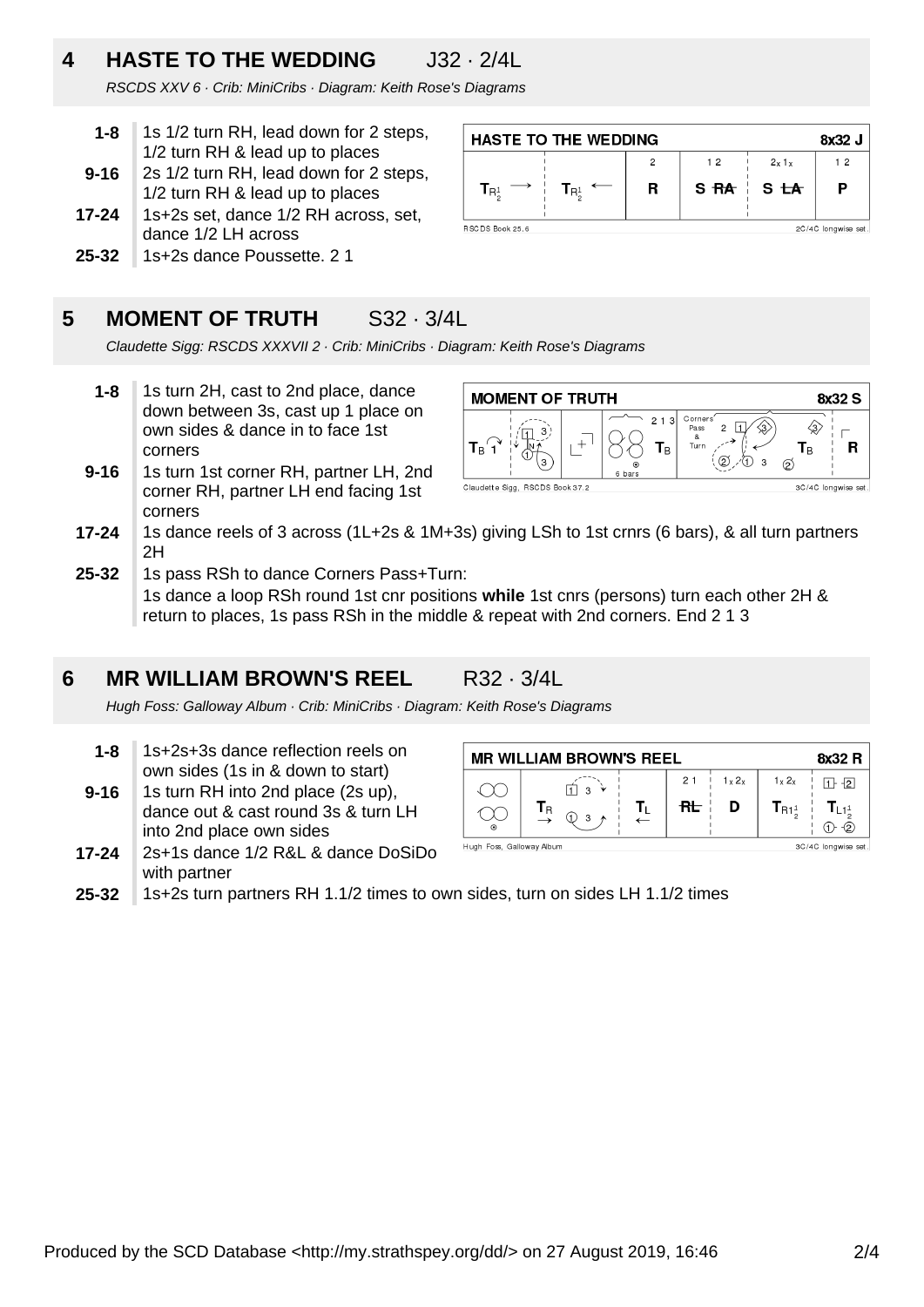# **7 THE SCALLYWAG** J40 · 3/4L

Jennifer Kelly: RSCDS LII 5 · Crib: MiniCribs · Diagram: Keith Rose's Diagrams

- **1-8** 1s dance in & cast (2s step up); 1s turn 1.1/4 LH to face 1st corners
- **9-16** 1s set to corners, turn corner RH to end 1L between 2s facing 2L & 1M between 3s facing 3M. 1/2 LSh reels of 3 across ending in lines of 3 across facing down/up
- **17-24** All Adv+Ret; 1s dance RSh round each other to face 3rd corner pstns
- **25-32** Repeat 9-16 ending with 2s+3s facing in & 1s facing each other up/down



**33-40** 1s set advancing joining RH, set with Lady turning under Man's arm. 1s face up RH joined, lead up, cross & cast. 2 1 3

#### **8 LADY LUCY RAMSAY** S32 · 3/4L

Miss Milligan's Miscellany of Scottish Country Dances · Crib: MiniCribs · Diagram: Keith Rose's Diagrams

- **1-8** 1s+2s+3s circle 6H round & back
- **9-16** 1s+2s+3s dance Grand Chain
- **17-24** 1s lead down the middle & back to places
- **25-32** 1s+2s dance 1/2 R&L & turn 2H 1.1/2 times to places

### **9 ON THE QUARTER-DECK** R32 · 2/4L

Iain Boyd: The Harbour City · Crib: MiniCribs · Diagram: Keith Rose's Diagrams

- **1-8** 1s set & cross over RH, set & 3/4 turn RH
- **9-16** 1s dance RH across with 2M & LH across with 2L
- **17-24** 1L followed by 1M dance down for 2 & 1M followed by1L dance up for 2, both cast on Ladies side & 1M crosses to 2nd place own side
- **25-32** 2s+1s R&L